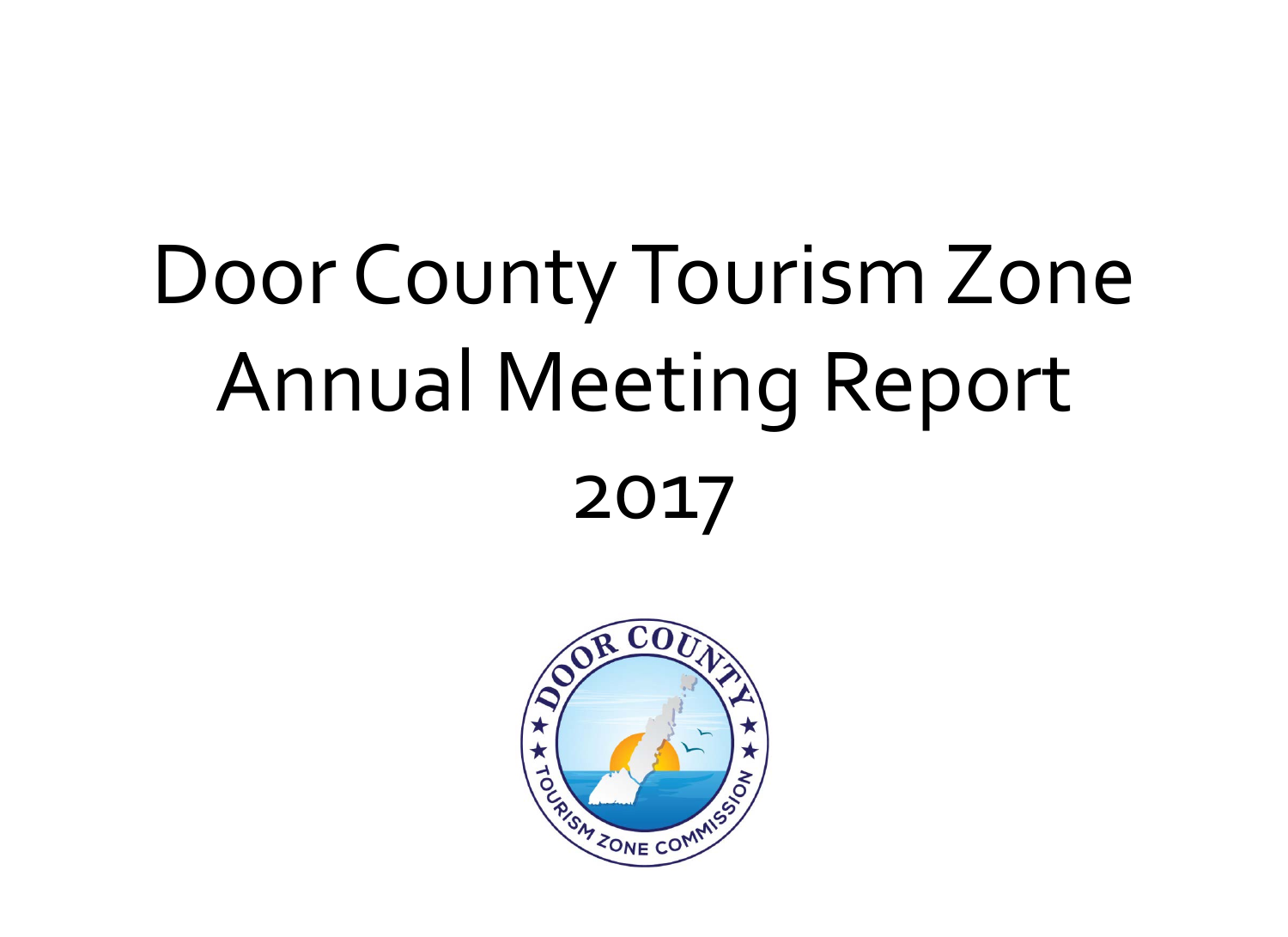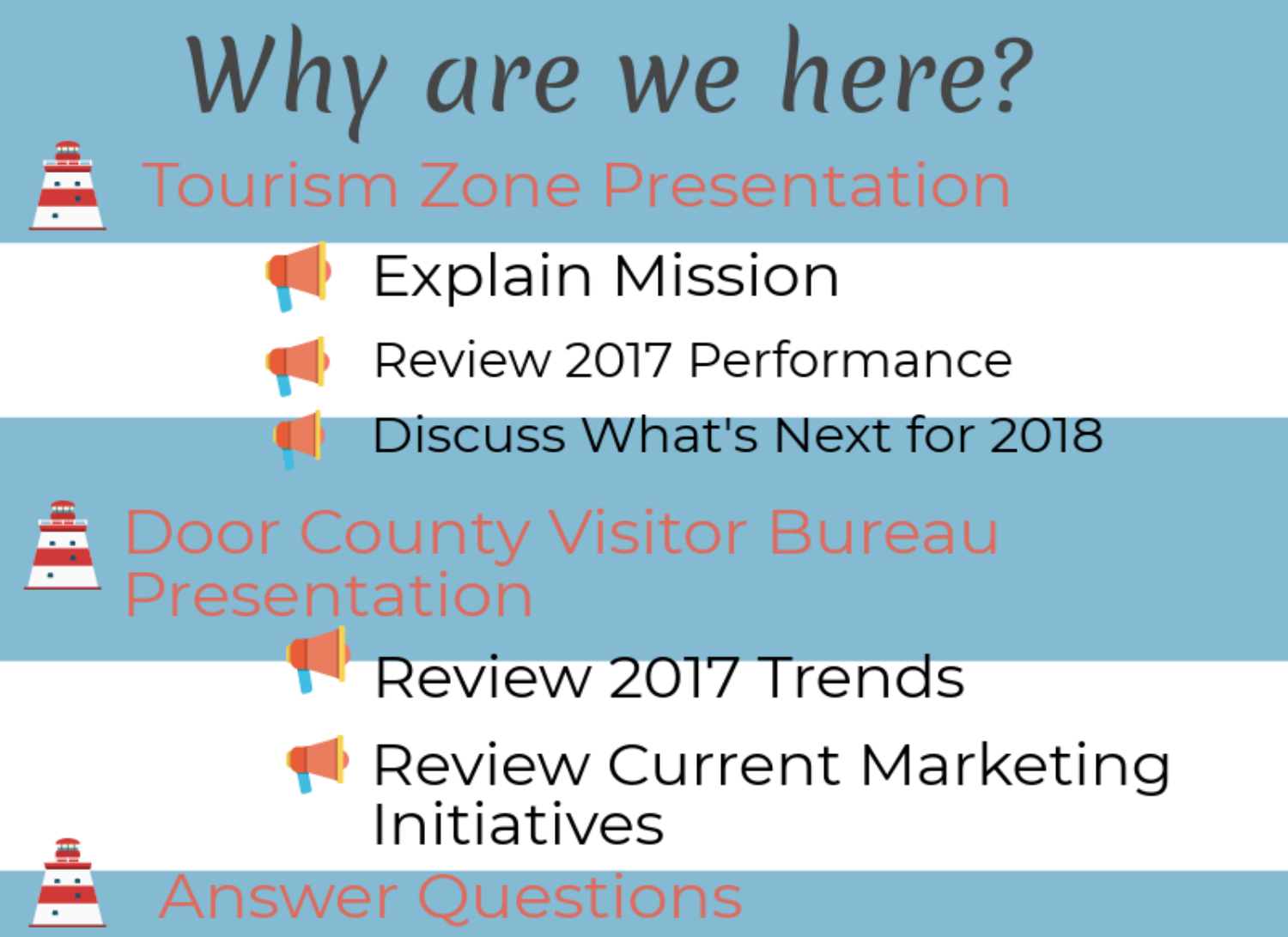

## Jack Moneypenny, President/CEO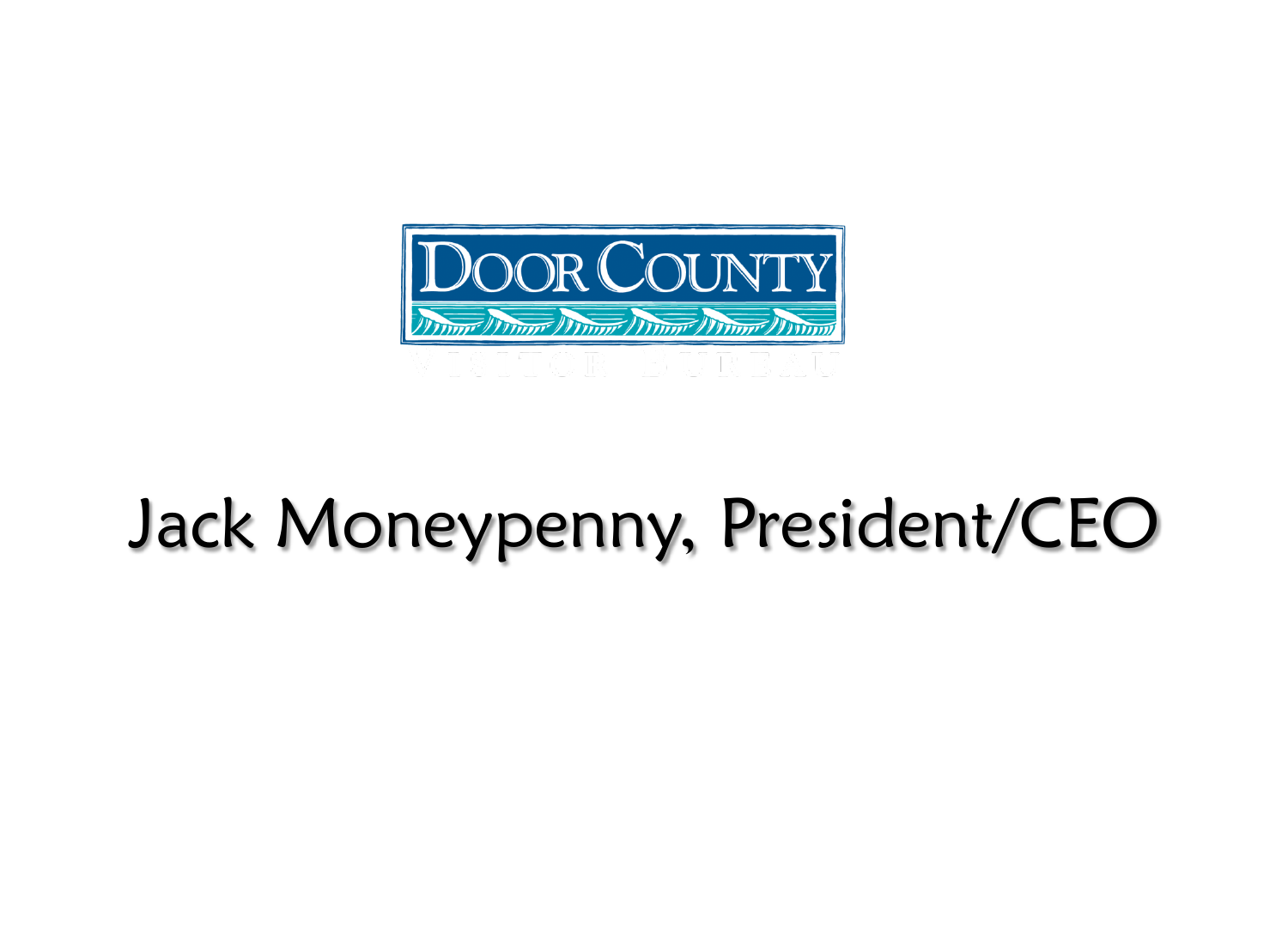

## Room Tax Accomplishments

- The room tax continues to give Door County a deeper reach into our regional markets and the on-◈ going ability to work with travel writers and other influencers to receive national coverage.
- Media placement and PR took a multi-dimensional approach through a combination of advertising ◈ mediums and outreach that solidified our brand promise that "Those who visit Door County will find a breathtakingly scenic, water-centric landscape that is perfectly conducive to their pursuit of relaxation and rejuvenation."
- DoorCounty.com had nearly 1.4 million (according to Google Analytics). ◈
- We've hosted 808 travel journalists from 2007 through 2017. ◈
- We spoke directly to our visitors by inviting them to discover new experiences with our tagline "Live Life Well".
- Our social media has grown tenfold garnering over 27million impressions on Facebook from a fan ◈ base of 101,720.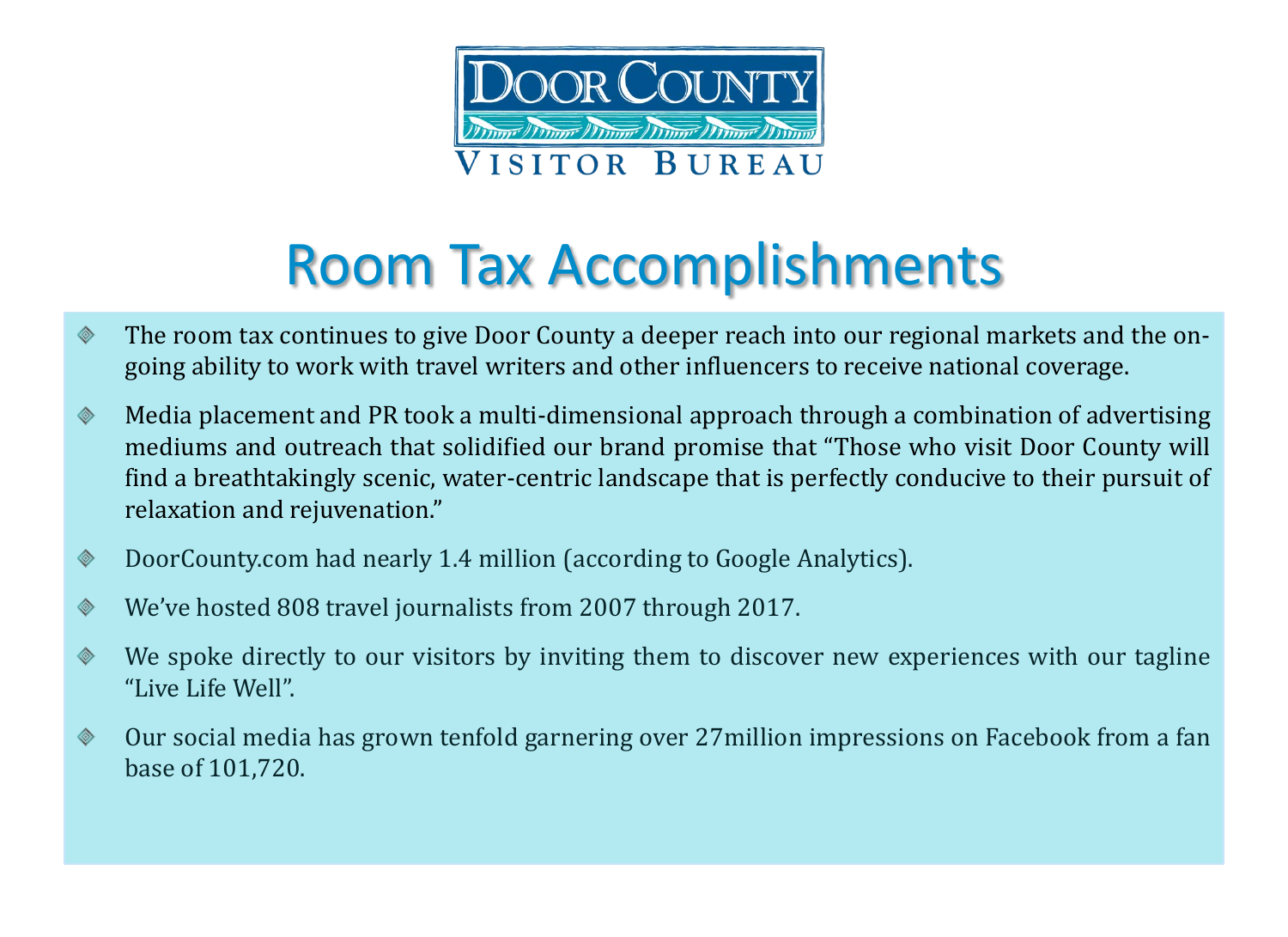

#### Primary Results

|                                   | 2017            | 2016            |
|-----------------------------------|-----------------|-----------------|
| Wisconsin Traveler Expenditures   | $$12.7$ billion | $$12.3$ billion |
| Door County Traveler Expenditures | \$358,700,000   | \$347,800,000   |
| Wisconsin Tourism Market Share    | 2.82%           | 2.83%           |

- 7th place in Wisconsin destinations for visitor spending  $\bullet$
- Behind Milwaukee, Dane, Sauk, Waukesha, Brown, and Walworth Counties  $\bullet$
- The total impact of tourism on Door County's economy was \$456.9 million  $\bullet$ last year.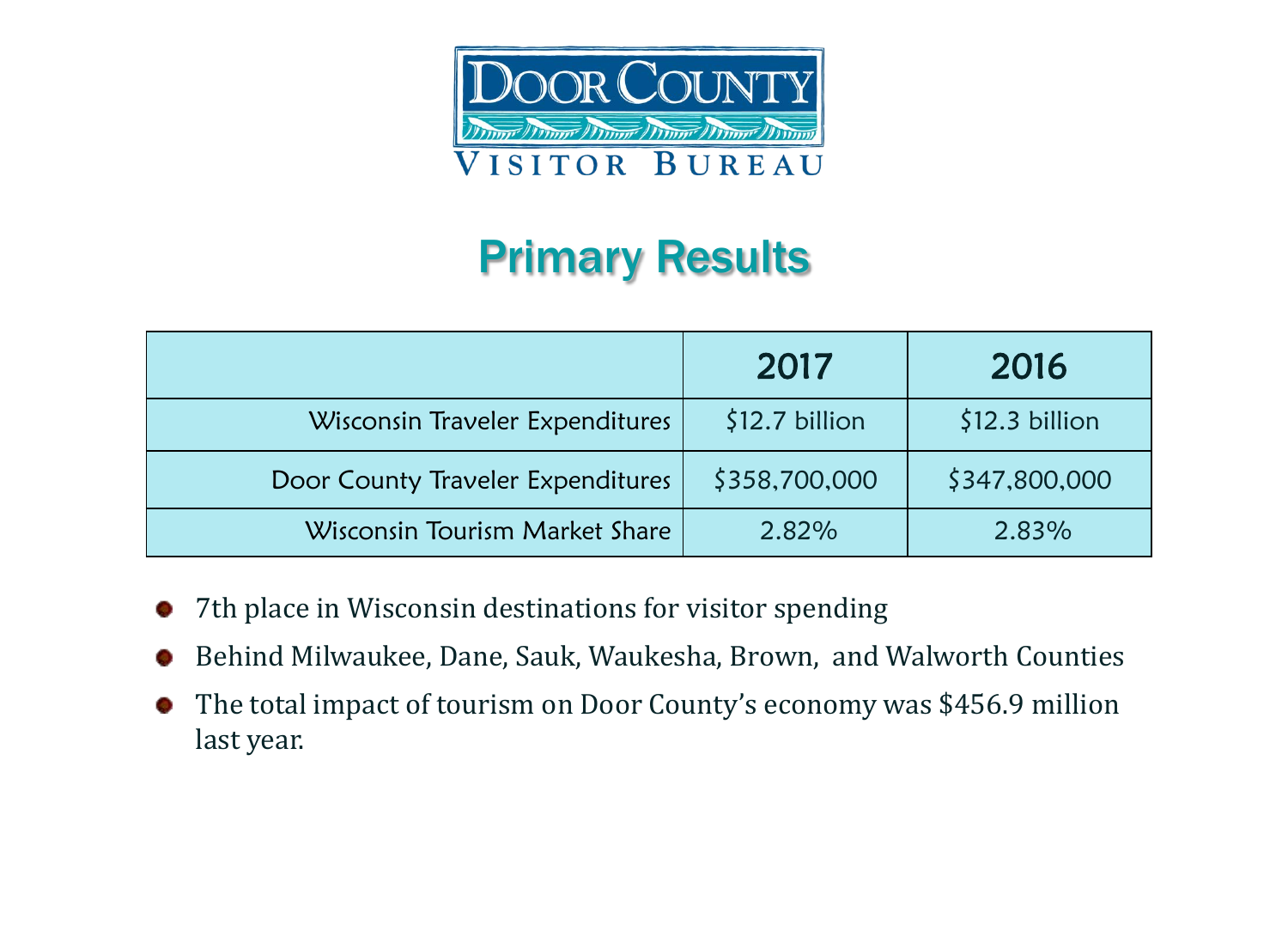

#### The Economic Impact of Tourism in Wisconsin - 2017

In Door County:

- \$358.7 million in direct spending
- **\$38.5 million in local and state taxes**
- **3,225 full-time equivalent jobs**
- **\$78.5 million in resident income**
- Support to local lodging, restaurants, retail and attractions….enhancing the quality of life

Source: Tourism Economics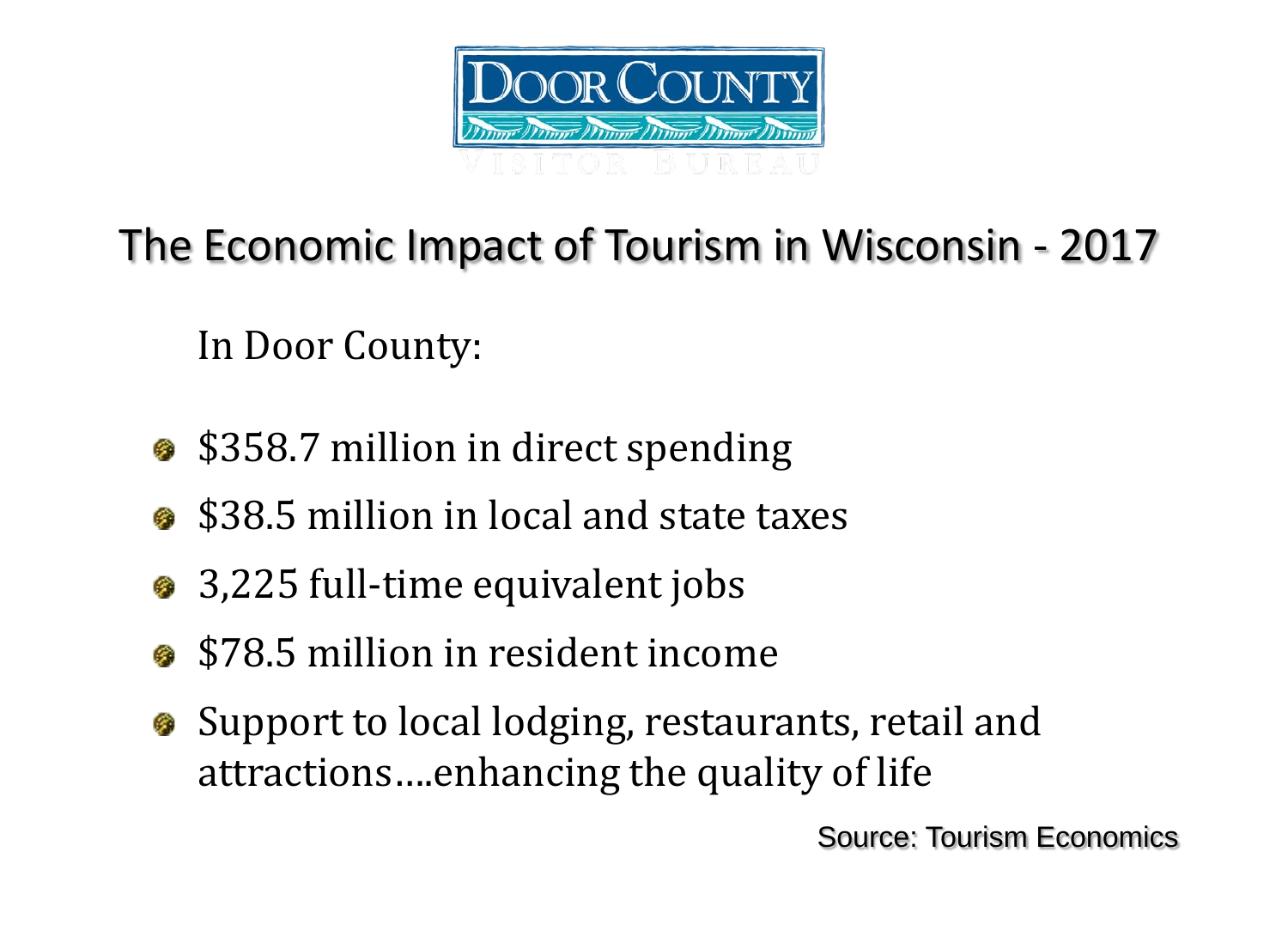

#### Marketing and Sales

| <b>Web Site Activity / Digital Marketing</b> |           |           |  |
|----------------------------------------------|-----------|-----------|--|
|                                              | 2017      | 2016      |  |
| DoorCounty.com site visits                   | 1,352,123 | 1,406,710 |  |
| E-newsletter Subscribers                     | 189,246   | 215,634   |  |
| <b>Facebook Engagement</b>                   | 532,213   | 471,253   |  |
| Mobile Web Usage                             | 745,195   | 766,096   |  |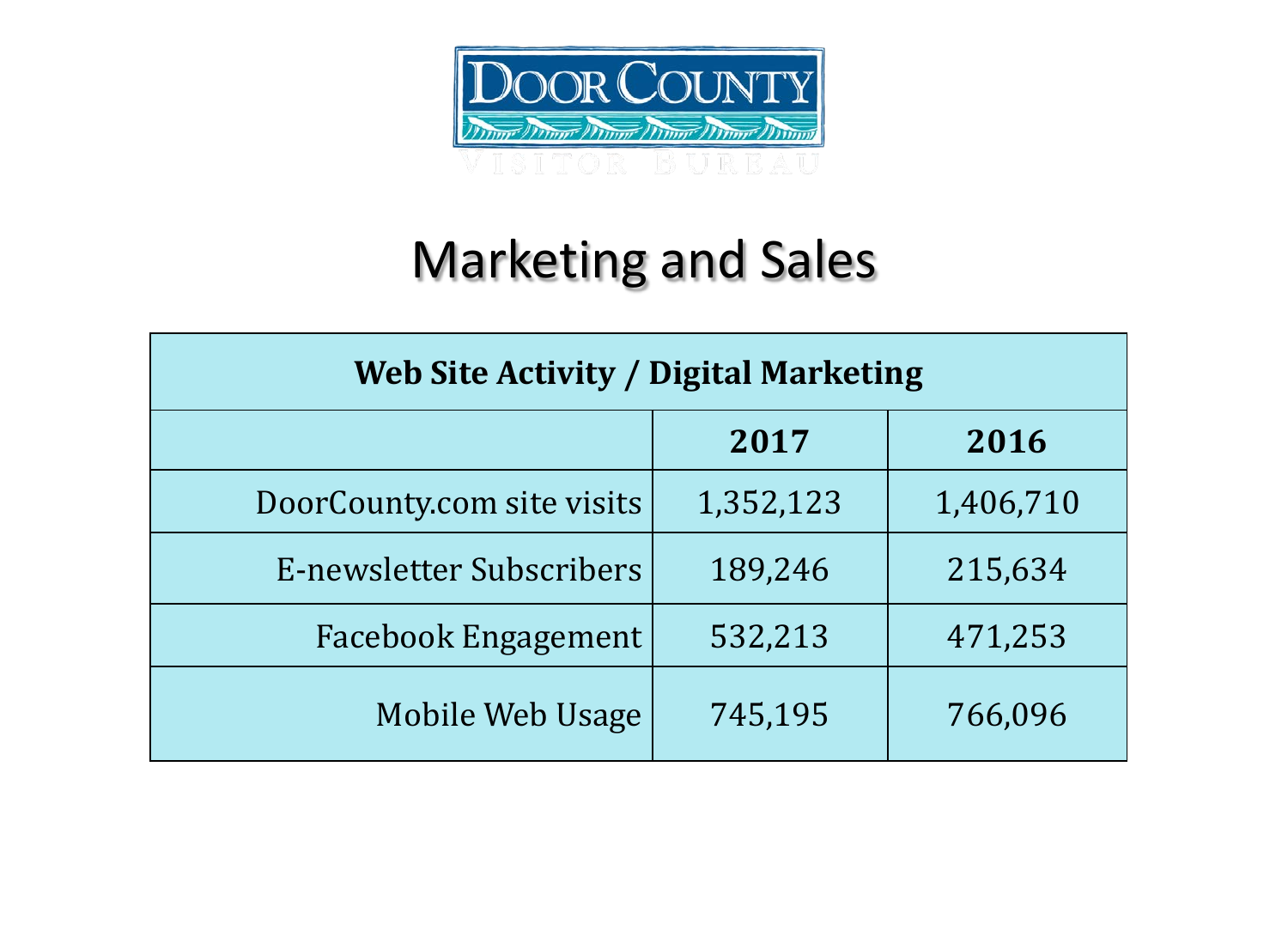

#### DoorCounty.com Site Visits

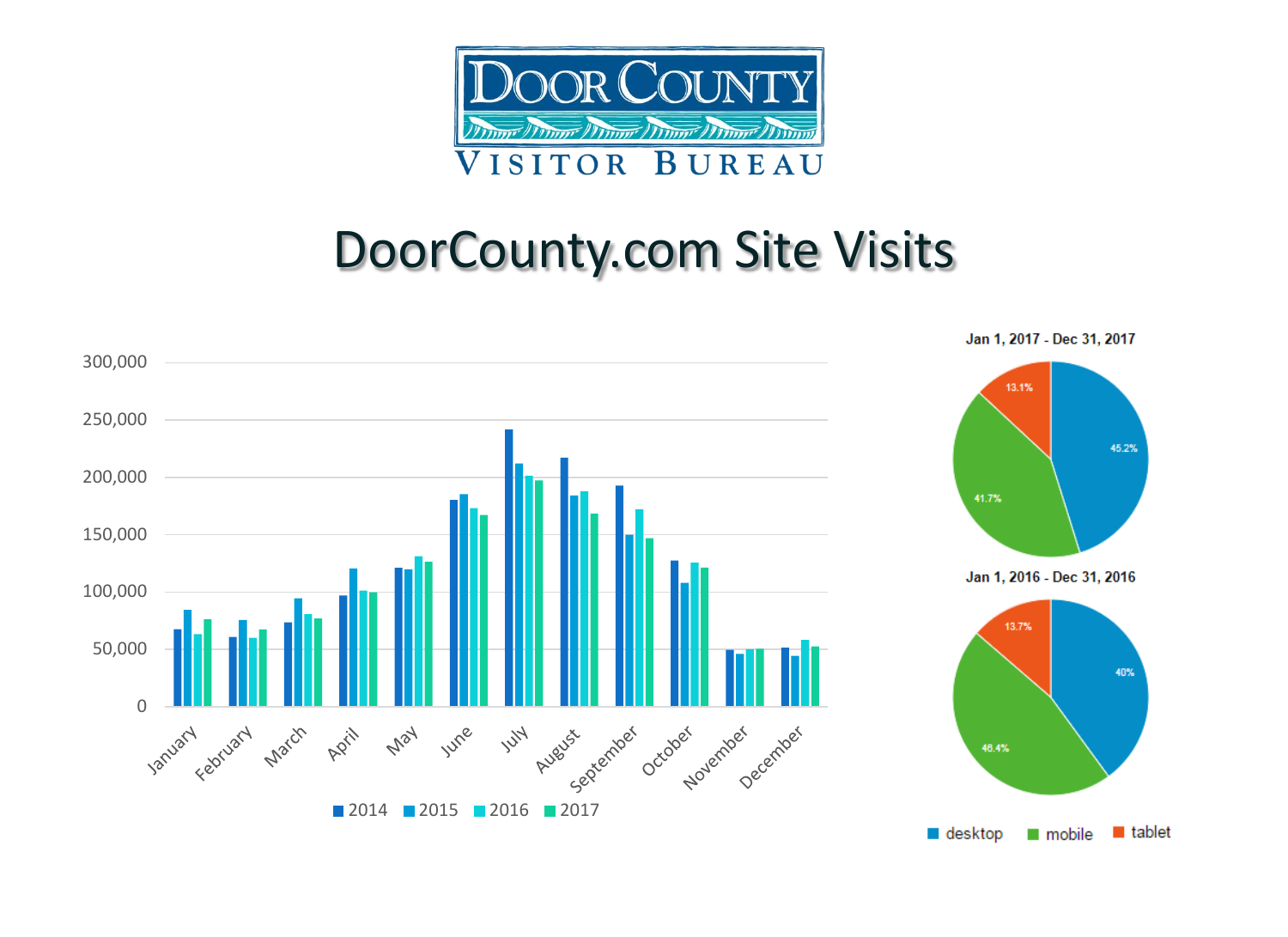

#### Group Sales

|                                 | 2017   | 2016   |
|---------------------------------|--------|--------|
| Group Tour & Meeting Site Visit | 3.717  | 830    |
| <b>Wedding Web Visits</b>       | 31,577 | 19.193 |

Attended 5 group shows (ABA, NTA, Midwest Marketplace, TAP, IPW) and Travel & Adventure Show

Worked with 36 general tour groups, 5 car clubs, 34 brides/weddings, 20 family reunions, 10 association meetings, 4 church groups, 12 senior center groups, 4 business retreats, 1 RV group, 1 garden group, 1 military group, 1 cruise ship group, 1 art group, 2 bank groups 1 student group and 2 quilting groups.

Conducted 7 Meet and Greets through our Meet & Greet Program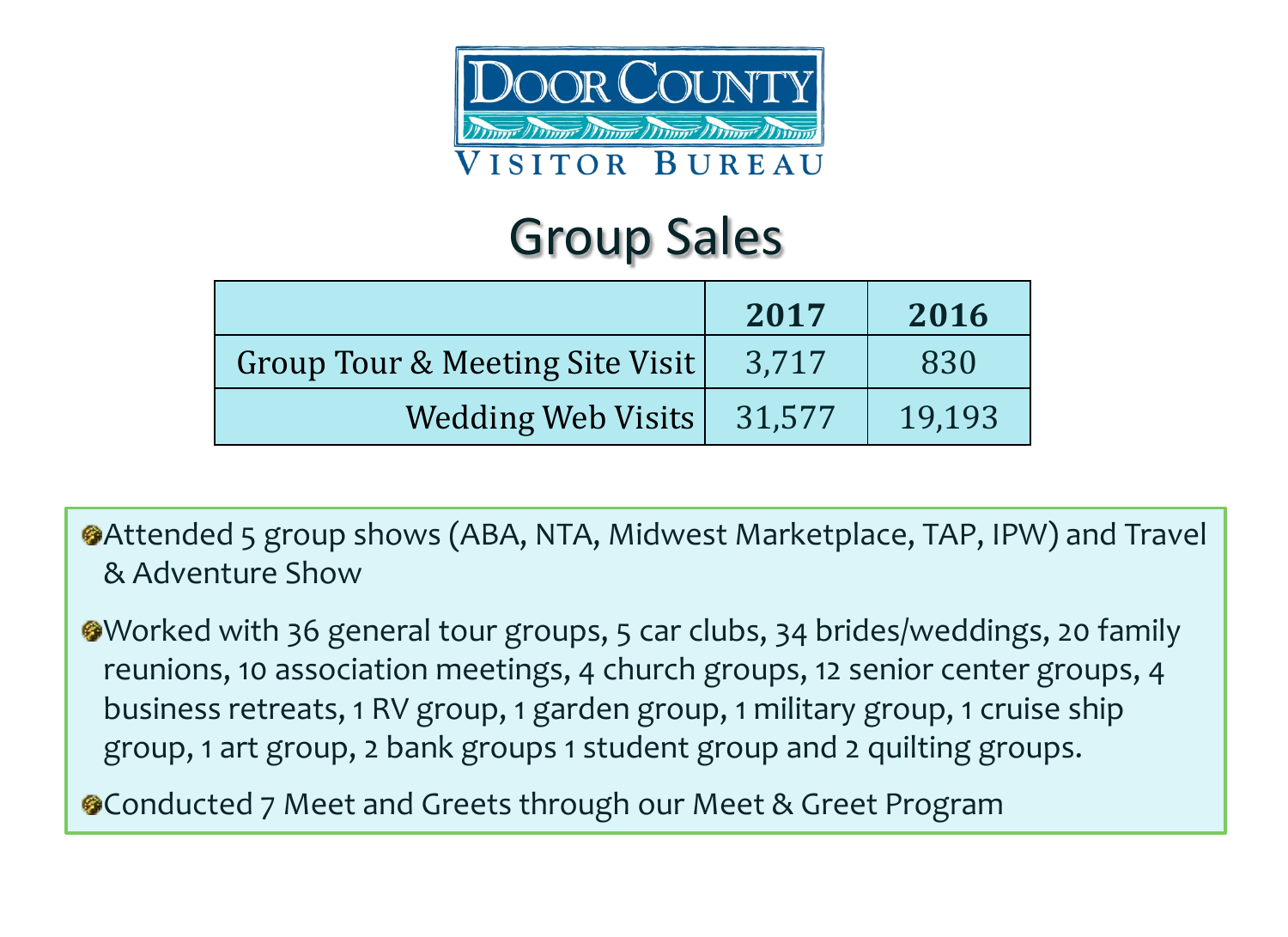

## Advertising Highlights

*A small sampling of what was placed*

- Media planning was strategic and research based. A multi-dimensional approach delivered a ø combination of mediums, ad sizes and formats, which allowed us to showcase the visual aspects of Door County through print, television, digital, mobile and outdoor in our key target markets. We also continued to reach an online audience through video on Hulu, YouTube and apps on connected devices.
- Key partnerships were formed. To ensure the best possible plan for 2017, we formed key ⊛ partnerships with some of the best in the industry. Targeted public relations campaigns brought Door County cherry blossoms and fall colors into the households in some of our largest television markets of Madison, Milwaukee, Minneapolis and northern Illinois. Social media was for partner employers to schedule timesaving appointments to get their J-1 students registered for Social Security numbers here in Door County.
- A creative campaign that was all about showing a level of relaxation that was more than just ø restful; it's rejuvenating. We defined that idea with our tagline live life well.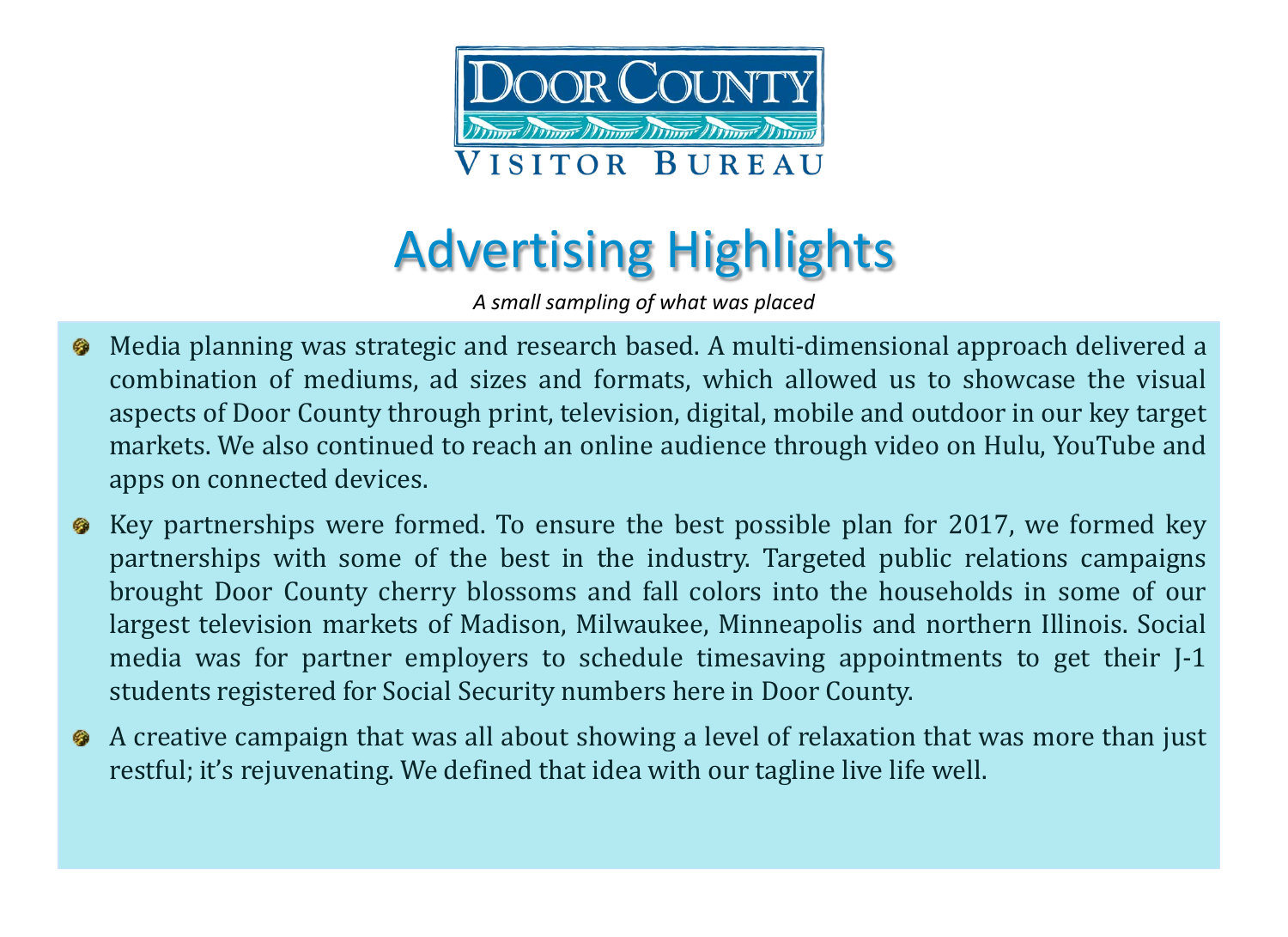

#### Communications & Public Relations

| <b>Media Marketing Program</b> |                            |             |  |  |
|--------------------------------|----------------------------|-------------|--|--|
|                                | 2017                       | 2016        |  |  |
| Ad Value Equivalency (AVE)     | \$3,241,951                | \$2,238,422 |  |  |
|                                | Impressions $ 314,257,432$ | 401,893,430 |  |  |
| Visiting Journalists           |                            | 72          |  |  |

- Hosted 7 seasonally themed press tours in 2017 between January and October. Ø
- 109 articles placed in print, radio, or online media from media marketing efforts. Ø,
- Through the end of 2017, the return on investment for the media marketing program Ø. was 995%. For every dollar spent, the DCVB received \$9.95 in AVE.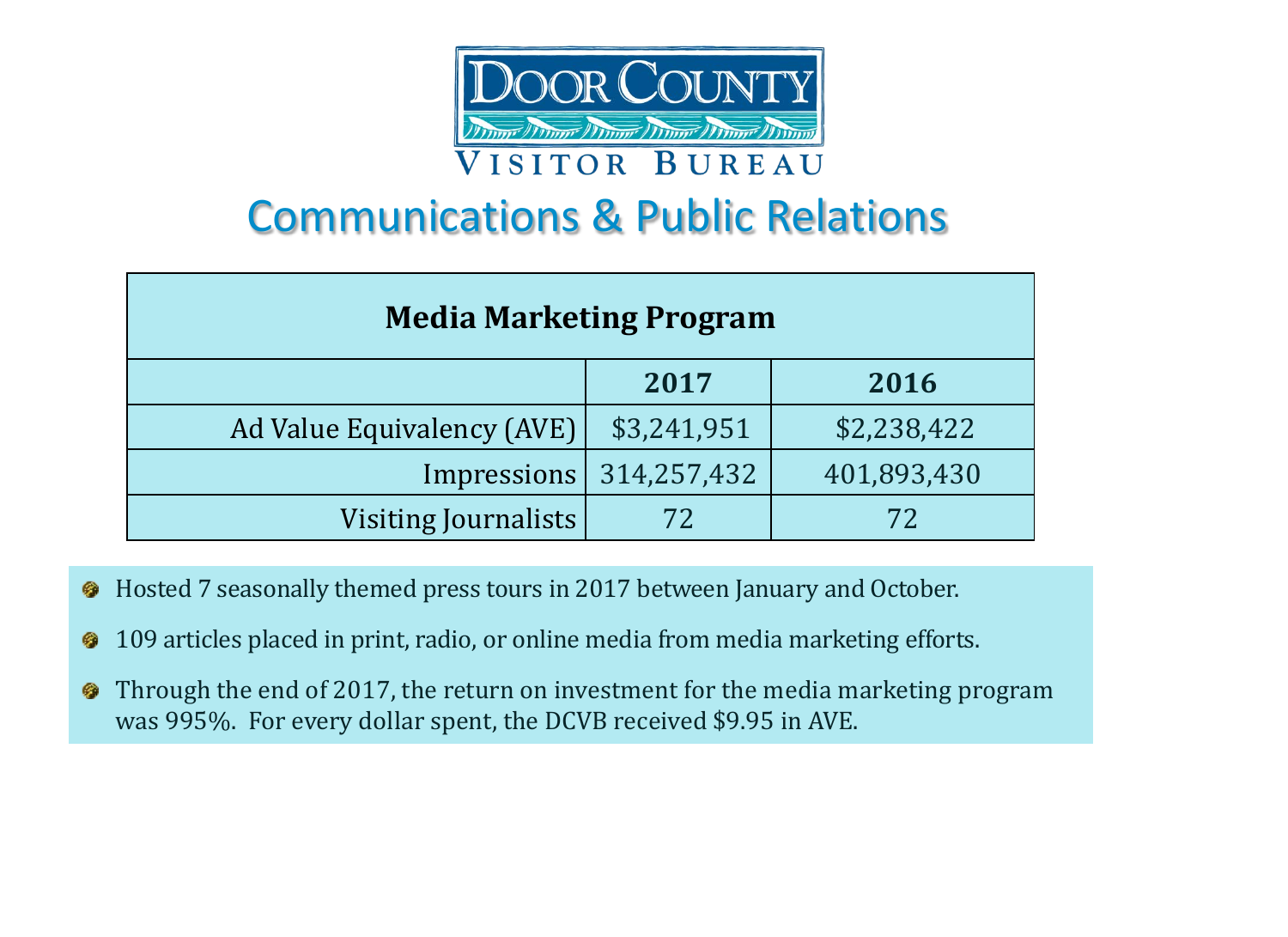

#### Welcome Center Visitor Traffic



**2014 2015 2016 2017**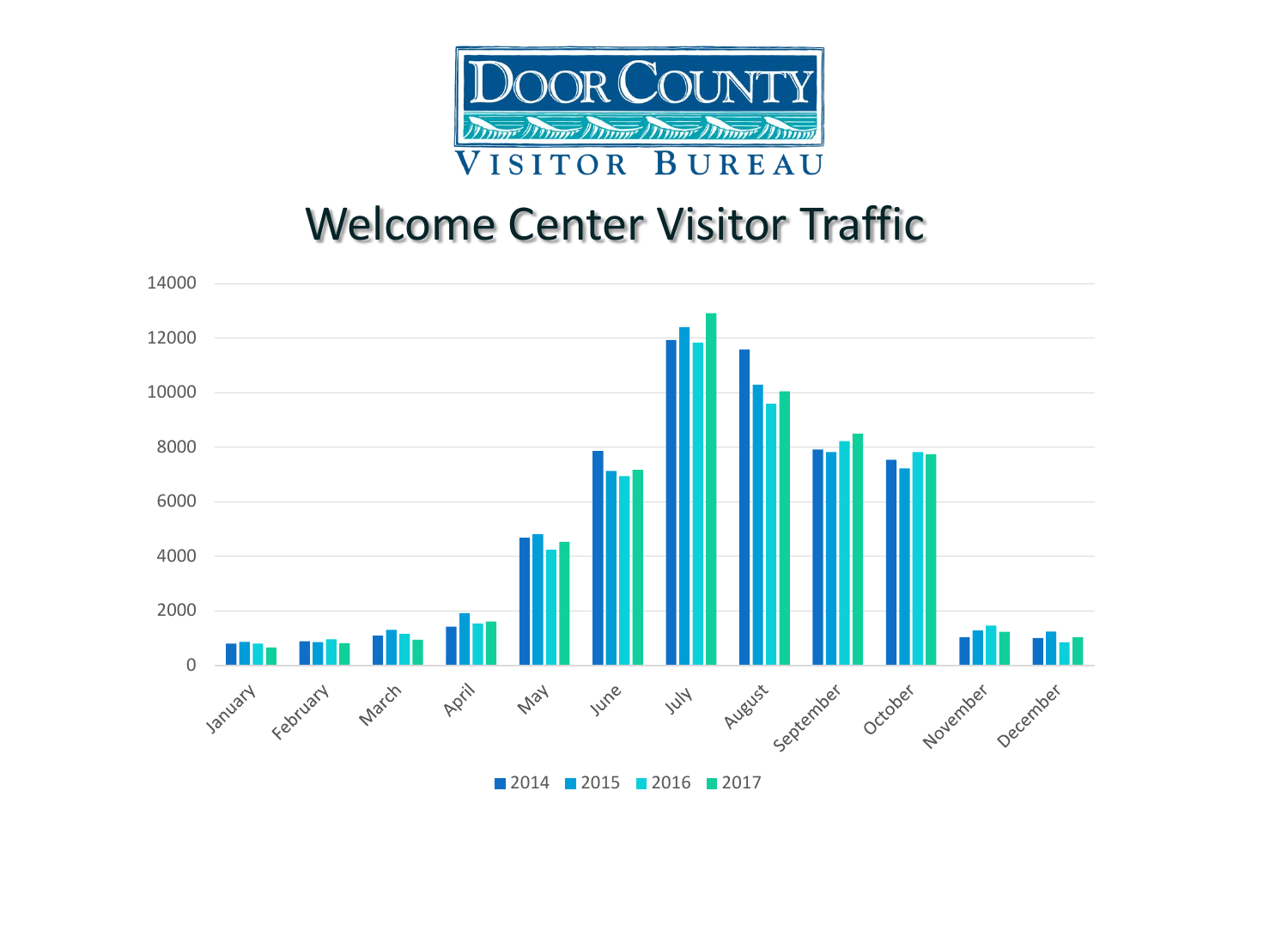

#### Visitor Guide Requests